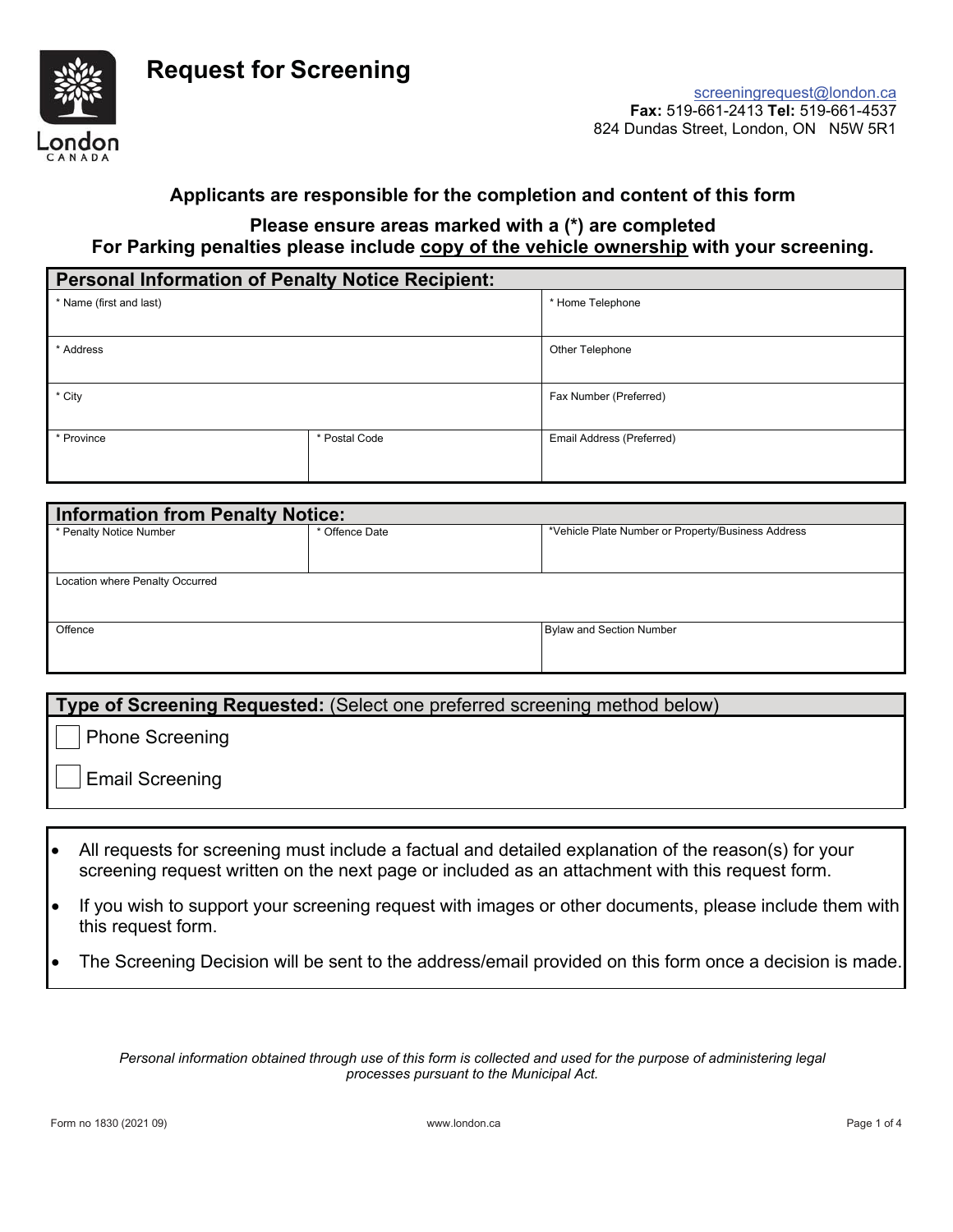| *Have you included an attachment to supplement your screening request? (choose one)<br><b>No</b><br>Yes |  |  |  |  |
|---------------------------------------------------------------------------------------------------------|--|--|--|--|

*Personal information obtained through use of this form is collected and used for the purpose of administering legal processes pursuant to the Municipal Act.*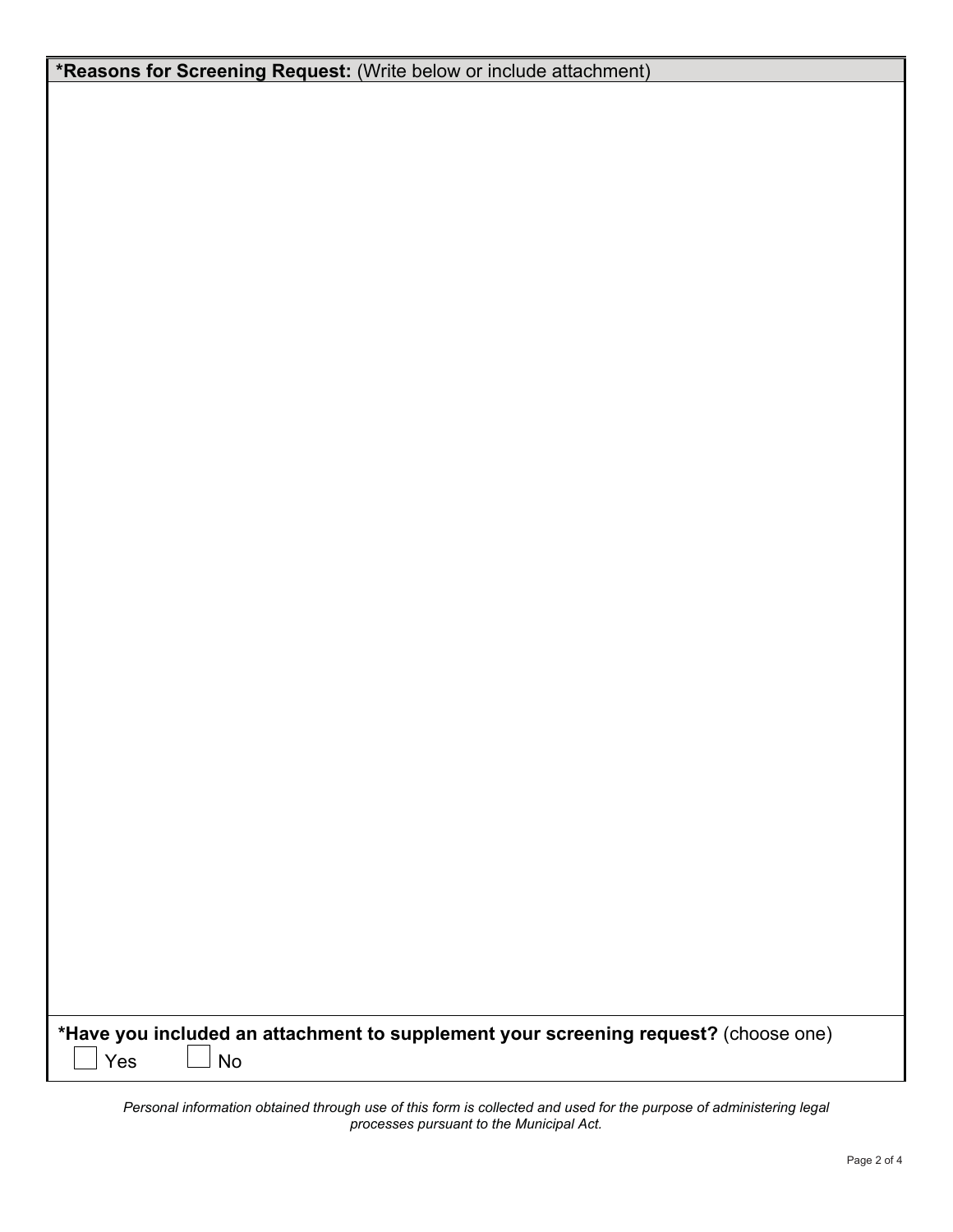# **\*Statement of Penalty Notice Recipient:**

- I (the undersigned) am the registered owner of the vehicle bearing the number plate specified in the penalty notice, or;
- I am the person named on the Penalty Notice (for Non-Parking Penalty Notices only);
- Or, I am a third-party agent authorized in writing to act on behalf of the owner named in the penalty notice and I will provide written authorization of such to the screening officer.

Date of signing

- I acknowledge that if I fail to appear and remain at my scheduled screening until my matter has been determined by the Screening Officer, I will be deemed to have abandoned my request and charged an additional \$50.00 which will be added to my penalty notice.
- I have read and understand the conditions of this application.<br>Signature

# **Instructions for Submitting Screening Request Form**

Please submit your completed Screening Request Form with all additional supporting documentation, if applicable (ie. Receipts, Permit, ownership and/or Income Statements) to the Municipal Law Enforcement and Parking Services Office by one of the following three methods:

- 1. **Mail**: Municipal Law Enforcement and Parking Services, P.O Box 5400, London, ON, N6A 4L6
- 2. **Email:** screeningrequest@london.ca (must include a scanned copy of this form)
- 3. **Facsimile (Fax)**: 519-661-2413